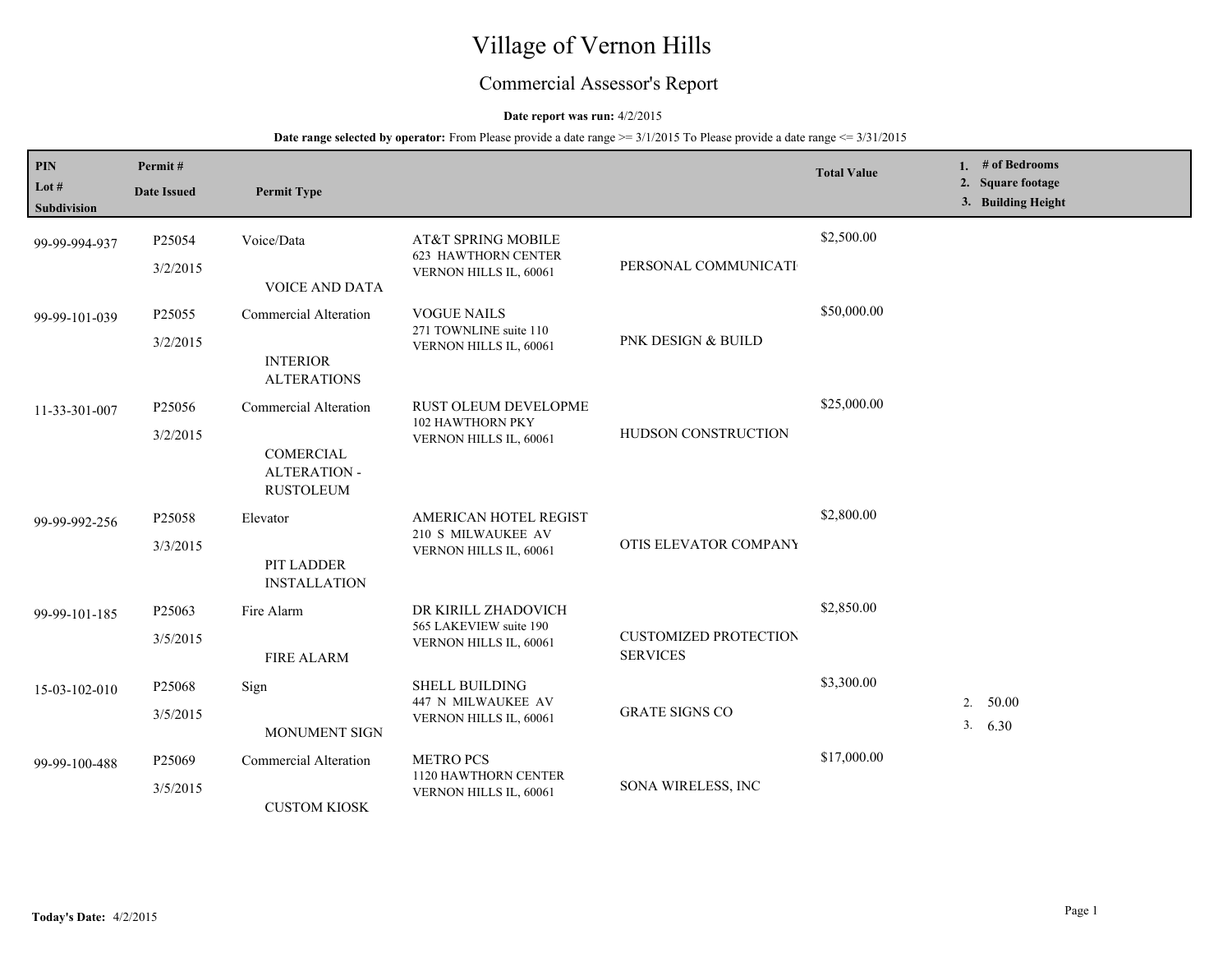| <b>PIN</b><br>Lot $#$<br><b>Subdivision</b> | Permit#<br><b>Date Issued</b>  | <b>Permit Type</b>                                                                                        |                                                                                 |                                           | <b>Total Value</b> | 1. # of Bedrooms<br>2. Square footage<br>3. Building Height |
|---------------------------------------------|--------------------------------|-----------------------------------------------------------------------------------------------------------|---------------------------------------------------------------------------------|-------------------------------------------|--------------------|-------------------------------------------------------------|
| 99-00-000-740                               | P25072<br>3/6/2015             | Certificate of Occupancy<br>NORTH SHORE<br>DEPOT LLC                                                      | NORTH SHORE DEPOT LLC<br>100 N FAIRWAY DR 128<br>VERNON HILLS IL, 60061         | ARTHUR ROGERS CO.                         |                    |                                                             |
| 99-00-000-235                               | P25073<br>3/6/2015             | Fire Sprinklers<br>FIRE SPRINKLER                                                                         | <b>GIORDANO'S</b><br>701 N MILWAUKEE AVE<br>348 VERNON HILLS IL, 60061          | <b>NOVA FIRE PROTECTION</b>               | \$3,400.00         |                                                             |
| 99-00-000-235                               | P25074<br>3/6/2015             | Fire Alarm<br><b>FIRE ALARM</b>                                                                           | <b>GIORDANO'S</b><br>701 N MILWAUKEE AVE<br>348 VERNON HILLS IL, 60061          | CHICAGO METROPOLITAN<br><b>PREVENTION</b> | \$3,784.00         |                                                             |
| 15-09-401-075                               | P <sub>25075</sub><br>3/6/2015 | Elevator<br>PIT LADDER AND<br>MECHANICAL<br><b>DOOR</b><br><b>RESTRICTOR</b>                              | MITSUBISHI ELEC AUTOM.<br>500 CORPORATE WOODS<br>PKWY VERNON HILLS IL,<br>60061 | OTIS ELEVATOR COMPANY                     | \$5,500.00         |                                                             |
| 15-04-202-148                               | P25076<br>3/6/2015             | Elevator<br><b>ELEVATOR DOOR</b><br><b>RESTRICTOR</b>                                                     | GIRL SCOUTS-ILLINOIS CR<br><b>650 N LAKEVIEW PKY</b><br>VERNON HILLS IL, 60061  | OTIS ELEVATOR COMPANY                     | \$3,700.00         |                                                             |
| 99-99-994-937                               | P25077<br>3/9/2015             | Fire Alarm<br><b>FIRE ALARM</b>                                                                           | AT&T SPRING MOBILE<br><b>623 HAWTHORN CENTER</b><br>VERNON HILLS IL, 60061      | ESSCOE, LLC                               | \$3,500.00         |                                                             |
| 99-99-101-164<br>BLDG 11<br>CONDO - BLDG 11 | P25081<br>3/10/2015            | Sign<br><b>UPDATE LEASING</b><br><b>SIGNS AT TOWN</b><br>CT RD/BYRNE AND<br>TOWN CT<br><b>RD/ROUTE 45</b> | PORT CLINTON PLACE<br>1199 PORT CLINTON<br>VERNON HILLS IL, 60061               | BLDG 11<br>OPUS DEVELOPMENT               | \$500.00           | 32.00<br>2.<br>3.<br>4.00                                   |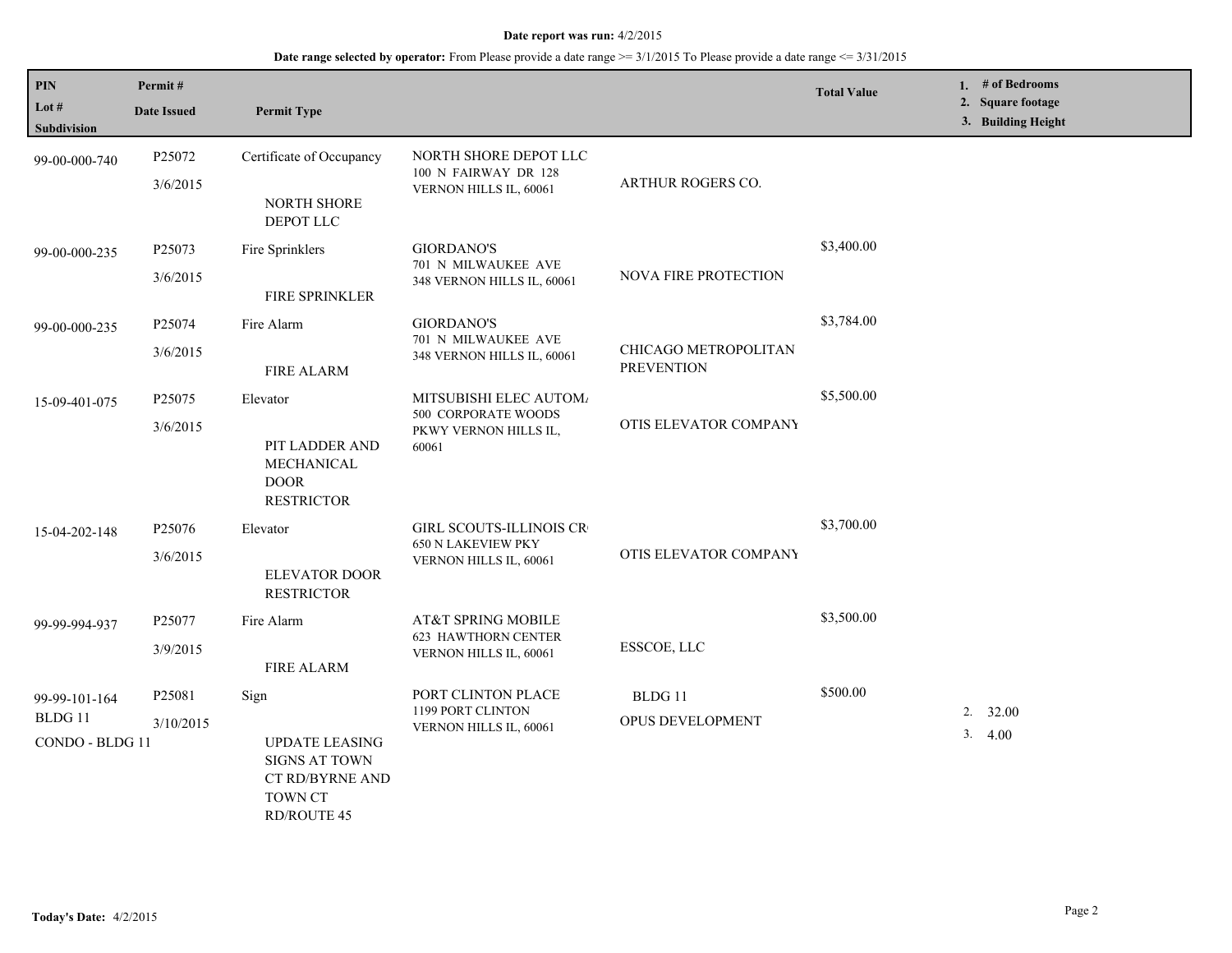| PIN                  | Permit#                         |                                                                                                       |                                                                                       |                                           | <b>Total Value</b> | 1. # of Bedrooms<br>2. Square footage |
|----------------------|---------------------------------|-------------------------------------------------------------------------------------------------------|---------------------------------------------------------------------------------------|-------------------------------------------|--------------------|---------------------------------------|
| Lot #<br>Subdivision | <b>Date Issued</b>              | <b>Permit Type</b>                                                                                    |                                                                                       |                                           |                    | 3. Building Height                    |
| 99-99-994-899        | P25088<br>3/10/2015             | Commercial Alteration<br><b>INTERIOR</b><br><b>BUILDOUT:</b><br><b>GLORIA JEAN'S</b><br><b>COFFEE</b> | <b>GLORIA JEAN'S COFFEE</b><br><b>615 HAWTHORN CENTER</b><br>VERNON HILLS IL, 60061   | <b>GLORIA JEAN'S</b>                      | \$80,000.00        |                                       |
| 99-99-101-545        | P25089<br>3/10/2015             | Re-Roofing<br>REROOFING - EPEM<br><b>MEMBRAIN</b>                                                     | <b>BRIDGEVIEW BANK GROU!</b><br><b>1175 CORPORATE WOODS</b><br>VERNON HILLS IL, 60061 | <b>CHAMPION ROOFING</b>                   | \$43,000.00        |                                       |
| 15-09-403-026        | P25092<br>3/11/2015             | Fire Alarm<br><b>FIRE ALARM</b>                                                                       | EUROPA EYEWEAR CORP<br>255 CORPORATE WOODS<br>PKWY VERNON HILLS IL,<br>60061          | FOX VALLEY FIRE AND SAI<br><b>COMPANY</b> | \$8,400.00         |                                       |
| 99-99-101-627        | P25093<br>3/11/2015             | Misc. Commercial<br><b>CONVERT</b><br><b>STORAGE ROOM</b><br><b>INTO OPERATING</b><br><b>ROOM</b>     | HAWTHORN SURGERY CEN<br>240 CENTER DR VERNON<br><b>HILLS IL, 60061</b>                | W.E. O'NEIL CONSTRUCTIO                   | \$70,000.00        |                                       |
| 99-99-101-241        | P <sub>25098</sub><br>3/12/2015 | Misc. Commercial<br><b>REWORK</b><br><b>CUBICLES FROM 6</b><br>TO 17 STATIONS                         | <b>ABBVIE</b><br>75 FAIRWAY suite 400<br>VERNON HILLS IL, 60061                       | <b>ABBVIE</b>                             | \$22,600.00        |                                       |
| 99-00-000-186        | P <sub>25100</sub><br>3/12/2015 | Sign<br><b>SIGNS: CRICKET</b>                                                                         | <b>CRICKET COMMUNICATIO</b><br>700 N MILWAUKEE AVE<br>143 VERNON HILLS IL, 60061      | <b>SOUTH WATER SIGNS</b>                  | \$1,400.00         | 3. 23.50                              |
| 99-99-100-493        | P25101<br>3/12/2015             | Elevator<br><b>INSTALL</b><br><b>ELEVATOR PIT</b><br>LADDERS, PE-1 &<br>$PE-2$                        | HAMILTON PARTNERS<br>3 HAWTHORN PKY VERNON<br><b>HILLS IL, 60061</b>                  | FUJITEC AMERICA, INC.                     | \$4,500.00         |                                       |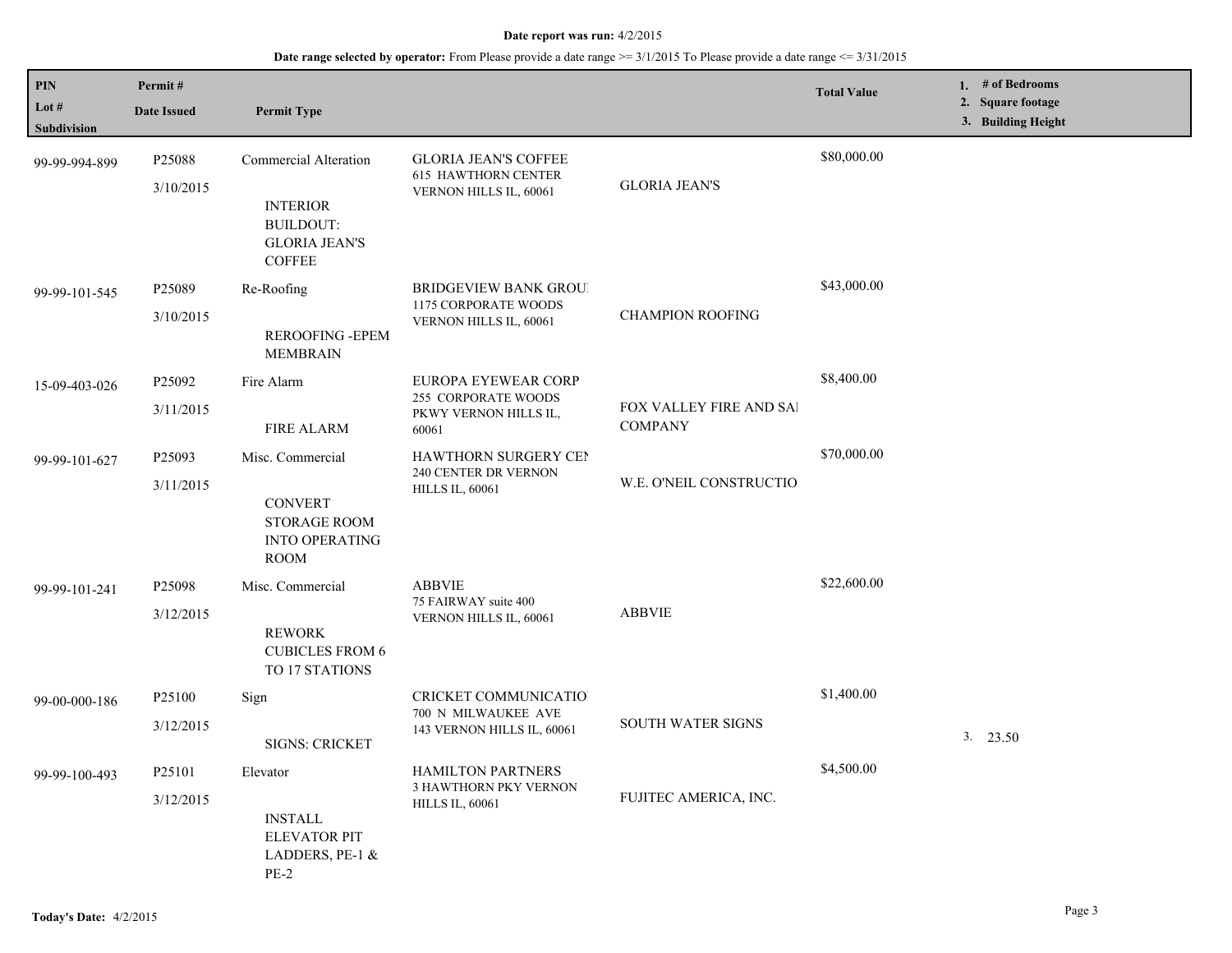| PIN<br>Lot $#$<br><b>Subdivision</b> | Permit#<br><b>Date Issued</b>   | <b>Permit Type</b>                                                                                                                                           |                                                                                            |                            | <b>Total Value</b> | 1. # of Bedrooms<br>2. Square footage<br>3. Building Height |
|--------------------------------------|---------------------------------|--------------------------------------------------------------------------------------------------------------------------------------------------------------|--------------------------------------------------------------------------------------------|----------------------------|--------------------|-------------------------------------------------------------|
| 99-99-101-643<br>THE OAKS            | P <sub>25102</sub><br>3/13/2015 | Demolition<br>DEMO POLE BARN                                                                                                                                 | THE OAKS OF VERNON HIL<br>96 OAK LEAF LN VERNON<br><b>HILLS IL, 60061</b>                  | <b>KINZIE BUILDERS</b>     | \$1,000.00         |                                                             |
| 99-99-999-668                        | P25103<br>3/13/2015             | Misc. Commercial<br>RACKING, per Lance<br>$3/18/15$ -ok to include<br>change of audio/visual<br>devices on this permit<br>at no extra charge<br>(fire alarm) | ETI SOLID STATE LIGHTING<br>720 CORPORATE WOODS<br>PKY VERNON HILLS IL, 60061              | THORNEL ASSOCIATES         | \$38,909.00        |                                                             |
| 15-09-401-046                        | P25104<br>3/13/2015             | Sign<br><b>GROUND SIGN:</b><br><b>WORLD WIDE</b><br><b>FITTINGS</b>                                                                                          | <b>WORLD WIDE FITTINGS</b><br><b>600 CORPORATE WOODS</b><br>PKWY VERNON HILLS IL,<br>60061 | <b>WORLD WIDE FITTINGS</b> | \$11,800.00        |                                                             |
| 99-00-000-235                        | P25107<br>3/17/2015             | Sign<br><b>SIGN: GIORDANO'S</b>                                                                                                                              | <b>GIORDANO'S</b><br>701 N MILWAUKEE AVE<br>348 VERNON HILLS IL, 60061                     | BEST NEON SIGN CO.         | \$6,000.00         | 3. 32.00                                                    |
| 99-99-991-724                        | P25117<br>3/18/2015             | Elevator<br><b>ELEVATOR PIT</b><br><b>LADDER</b>                                                                                                             | <b>FUJI AMERICA</b><br>171 CORPORATE WOODS<br>PKWY VERNON HILLS IL,<br>60061               | OTIS ELEVATOR COMPANY      | \$2,230.00         |                                                             |
| 99-99-992-933                        | P25118<br>3/18/2015             | Commercial Alteration<br><b>INTERIOR</b><br><b>REMODEL:</b><br>THRUPTHI FOODS                                                                                | THRUPTHI FOODS<br>289 EVERGREEN DR<br>VERNON HILLS IL, 60061                               | SPSS, INC                  | \$5,000.00         |                                                             |
| 99-99-101-243                        | P25122<br>3/18/2015             | Commercial Alteration<br><b>INTERIOR</b><br><b>BUILDOUT</b>                                                                                                  | MISHEEL NAIL SPA<br>1101 MILWAUKEE unit 101<br>VERNON HILLS IL, 60061                      | DE MONTE BUILDERS          | \$9,800.00         |                                                             |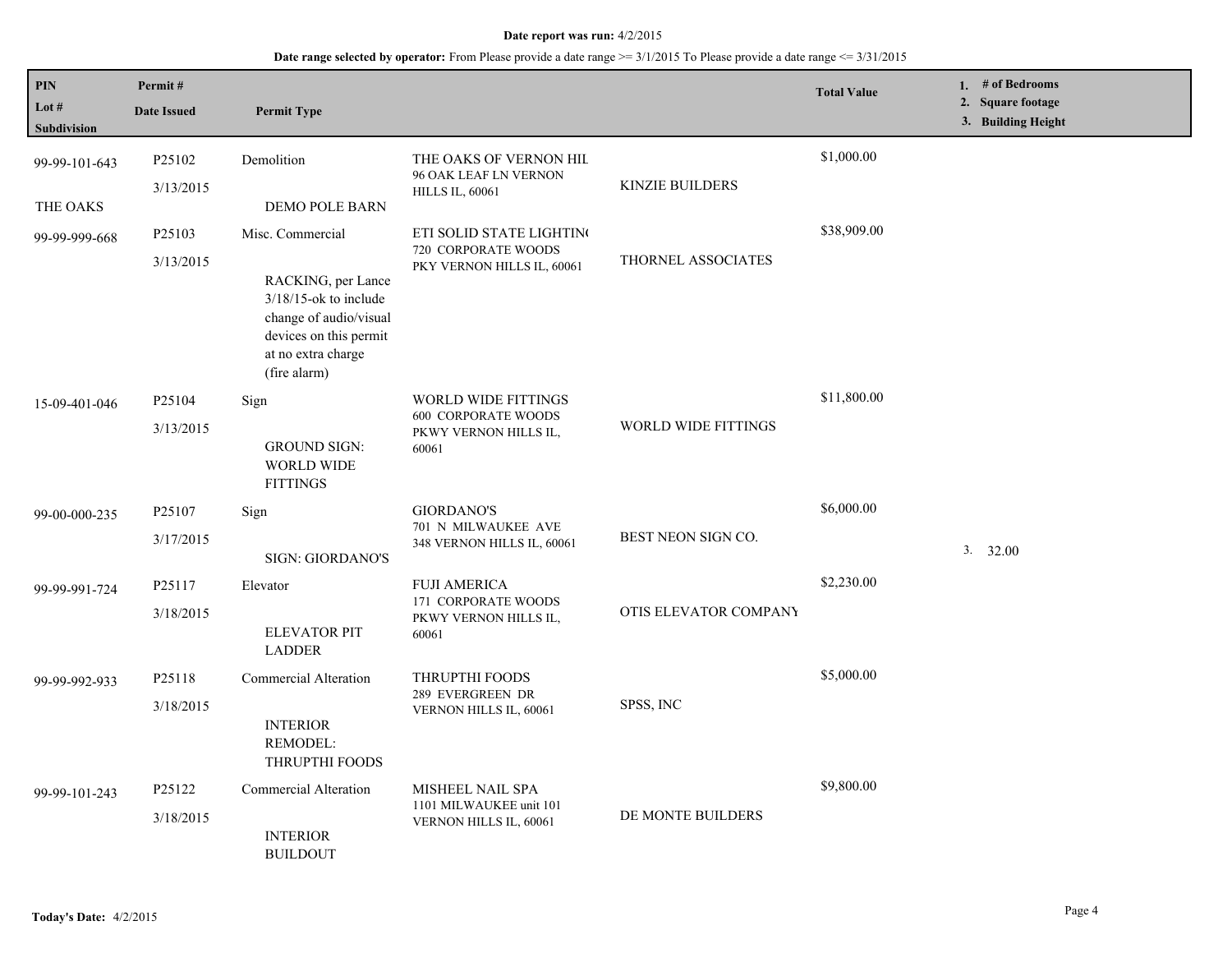| <b>PIN</b><br>Lot $#$<br>Subdivision | Permit#<br><b>Date Issued</b> | <b>Permit Type</b>                                                                                                              |                                                                                |                                                 | <b>Total Value</b> | 1. $#$ of Bedrooms<br>2. Square footage<br>3. Building Height |
|--------------------------------------|-------------------------------|---------------------------------------------------------------------------------------------------------------------------------|--------------------------------------------------------------------------------|-------------------------------------------------|--------------------|---------------------------------------------------------------|
| 99-99-992-559                        | P25124<br>3/19/2015           | Fire Sprinklers<br>FIRE SPRINKLER                                                                                               | PAYLESS SHOE SOURCE<br>229 HAWTHORN CENTER<br>VERNON HILLS IL, 60061           | SHAMROCK FIRE PROTECT                           | \$6,000.00         |                                                               |
| 99-99-101-519                        | P25127<br>3/19/2015           | Certificate of Occupancy<br><b>CO: VINE VERA</b>                                                                                | <b>VINE VERA</b><br>1037 HAWTHORN CENTER<br>VERNON HILLS IL, 60061             |                                                 |                    |                                                               |
| 15-04-107-005                        | P25129<br>3/20/2015           | Demolition<br><b>INTERIOR DEMO</b><br><b>ONLY</b>                                                                               | <b>4 PHILLIP RD VERNON</b><br><b>HILLS IL, 60061</b>                           | <b>TURTLES PROPERTY</b><br>RESTORATION USA CORP | \$5,000.00         |                                                               |
| 99-99-996-123                        | P25130<br>3/20/2015           | Furnace<br><b>FURNACE</b>                                                                                                       | 101 MAPLEWOOD CT<br>VERNON HILLS IL, 60061                                     | <b>EXTREME COMFORT IL</b>                       | \$1,650.00         |                                                               |
| 99-99-999-653                        | P25132<br>3/25/2015           | Fire Sprinklers<br>FIRE SPRINKLER                                                                                               | <b>SPRINGS OF VERNON HILL</b><br>350 S MILWAUKEE AVE<br>VERNON HILLS IL, 60061 | <b>DND FIRE PROTECTION</b>                      | \$165,000.00       |                                                               |
| 99-99-101-522                        | P25133<br>3/26/2015           | <b>Commercial Alteration</b><br><b>REPLACING</b><br><b>EXISTING</b><br><b>CUSTOM KIOSK</b><br>WITH A NEW<br><b>CUSTOM KIOSK</b> | <b>T-MOBILE</b><br>9206 HAWTHORN CENTER<br>VERNON HILLS IL, 60061              | PERMIT PLACE                                    | \$20,000.00        |                                                               |
| 15-09-403-026                        | P25135<br>3/25/2015           | Commercial Alteration<br><b>INTERIOR OFFICE</b><br>RENOVATION,<br><b>EXTERIOR</b><br><b>BUILDING</b><br><b>ELEMENTS</b>         | EUROPA EYEWEAR CORP<br>255 CORPORATE WOODS<br>PKWY VERNON HILLS IL,<br>60061   | HAMMERSLEY ARCHITECT                            | \$300,000.00       |                                                               |